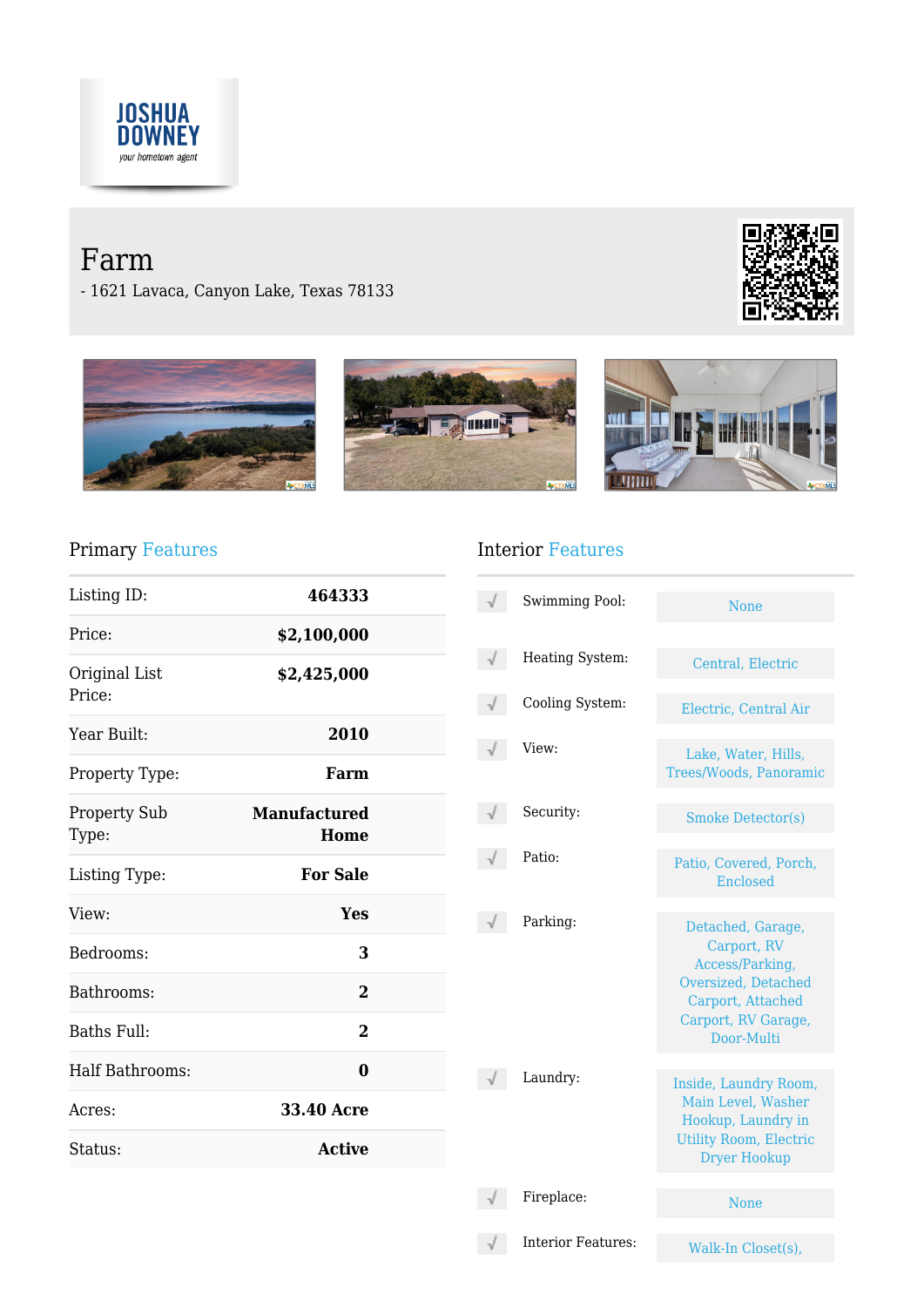Separate Shower, High Ceilings, Window Treatments, Split Bedrooms, Garden Tub/Roman Tub, Ceiling Fan(s), Breakfast Bar, Master Downstairs, Wired for Sound, Eat-in Kitchen, Breakfast Area, Vaulted Ceiling(s), Bedroom on Main Level, Kitchen/Dining Combo, Main Level Master, Double Vanity, Cathedral Ceiling(s), Recessed Lighting, Laminate Counters, All Bedrooms Down

#### Location Information

#### Additional

| Country:       | <b>US</b>                                          |  |
|----------------|----------------------------------------------------|--|
| State:         | TX                                                 |  |
| County:        | Comal                                              |  |
| City:          | <b>Canyon Lake</b>                                 |  |
| Subdivision:   | <b>Scenic Terrace 1</b>                            |  |
| Zipcode:       | 78133                                              |  |
| Parcel Number: | 56055,56054,56052<br>,56051,56050&500<br>380000301 |  |
|                |                                                    |  |

## External Features

| <b>Exterior Features:</b> | Patio, Porch                                             |
|---------------------------|----------------------------------------------------------|
| Fencing:                  | Ranch Fence, Cross<br>Fenced, Wire, Barbed<br>Wire, Gate |
| Water Features<br>View:   | Water Access, Other, See<br><b>Remarks</b>               |
| Waterfront:               | Yes                                                      |
| List Office<br>Name:      | <b>Town &amp; Country</b><br><b>Real Estate</b>          |
| Association Fee:          | \$0                                                      |
|                           |                                                          |

High Speed Internet Available, Electricity Available, Phone Available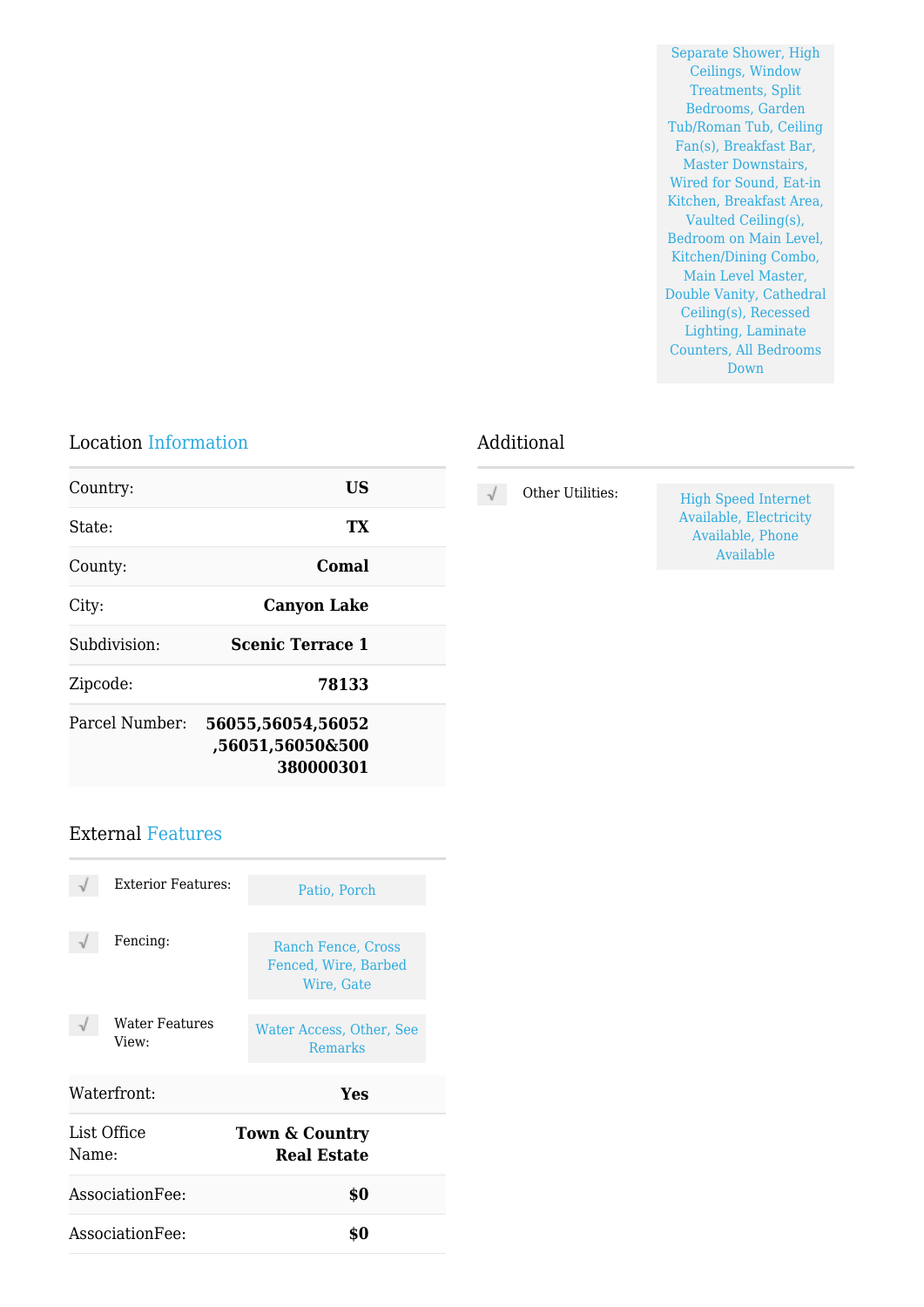| AssociationFeeF<br>requency: | \$0                                                                                                                                                                                                          |
|------------------------------|--------------------------------------------------------------------------------------------------------------------------------------------------------------------------------------------------------------|
| AssociationFeeIn<br>cludes:  | \$0                                                                                                                                                                                                          |
| AccessibilityFeatur<br>es:   | Low Threshold Shower,<br><b>Grab Bars</b>                                                                                                                                                                    |
| Appliances:                  | Dishwasher, Microwave,<br>Range, Refrigerator,<br>Oven, Some Electric<br>Appliances, Plumbed For<br>Ice Maker, Electric<br>Range, Electric Cooktop,<br>Electric Water Heater,<br><b>Water Softener Owned</b> |
| AssociationFee:              | \$0                                                                                                                                                                                                          |
| AssociationFeeF<br>requency: | \$0                                                                                                                                                                                                          |
| CommunityFeature<br>S:       | Trails/paths, Park                                                                                                                                                                                           |
| ConstructionMat<br>erials:   | <b>Frame</b>                                                                                                                                                                                                 |
| TaxYear:                     |                                                                                                                                                                                                              |
| DaysOnMarket:                | 103                                                                                                                                                                                                          |
| GarageYN:                    | Yes                                                                                                                                                                                                          |
| GarageSpaces:                | 3                                                                                                                                                                                                            |
| Roof:                        | Shingle, Composition                                                                                                                                                                                         |
| HighSchool:                  | Canyon Lake High School                                                                                                                                                                                      |
| MiddleOrJuniorSch<br>ool:    | <b>Mountain Valley Middle</b><br>School                                                                                                                                                                      |
| ElementarySchool:            | <b>Mountain Valley</b><br>Elementary                                                                                                                                                                         |
| LivingArea:                  | 1,560 Sqft                                                                                                                                                                                                   |
| Levels:                      | One                                                                                                                                                                                                          |
| StreetDirSuffix:             | Е                                                                                                                                                                                                            |
| StreetDirPrefix:             | W                                                                                                                                                                                                            |
| Flooring:                    | Carpet, Vinyl                                                                                                                                                                                                |
| FrontageType:                | <b>Other</b>                                                                                                                                                                                                 |